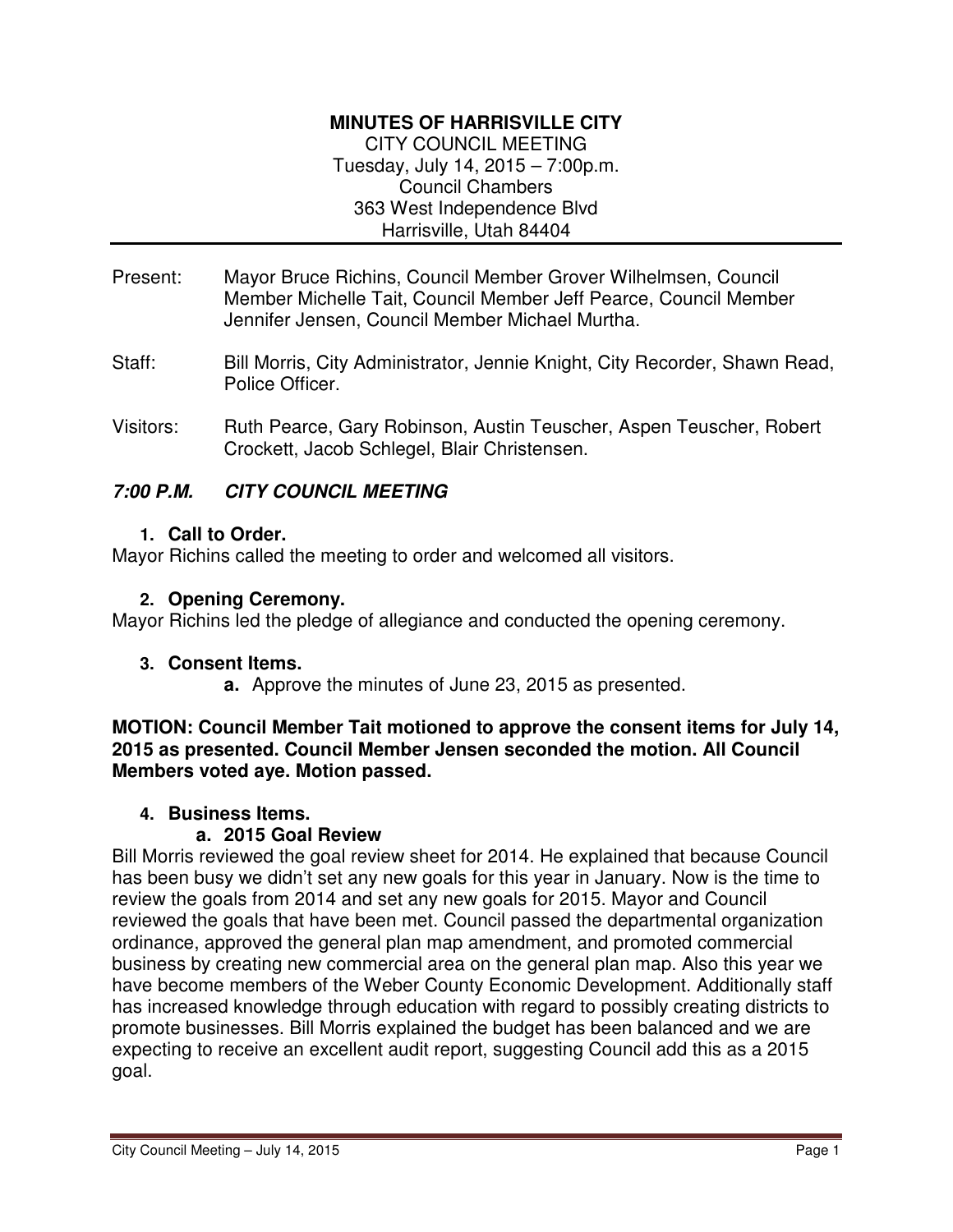Council Member Jensen suggested adding increased participation in the youth recreation program. Council Member Tait asked about having an adult recreation program. Council Member Jensen said Bryan Fife tried to have an adult volleyball league but could not obtain a venue.

Bill Morris said the CDBG grant was received and work completed to improve ADA access to the city office building. Council Member Jensen suggested adding sidewalk access on 2550 north for children's safety as a goal. Council Member Murtha added a strategic plan goal to be written over the next six months. Bill Morris explained the general plan contains several elements that can be considered in addition to a strategic plan. He said there are several impact fees that will be added to the general plan elements over the next six months. Council Member Pearce added he would like to increase focus on commercial businesses.

[Council Member Wilhelmsen arrived]

Council Member Wilhelmsen suggested adding visual rules and regulatory signs for soliciting within the city boundaries. Bill Morris advised adding this to the strategic plan. Council Member Wilhelmsen said they are seeing an increase of solicitors in their area. He also suggested adding a water conservation effort as a goal. Bill Morris stated this is mainly accomplished through education. Council Member Murtha pointed out there is an existing xeriscape pamphlet in the lobby. Bill Morris informed Council we will review these goals in January 2016.

# **b. Discussion/possible action on advice and consent to Mayor's Appointment:**

**i. Appointment of Grover Wilhelmsen as Mayor Pro Tem.** 

# **ii. Planning Commission Appointments**

Mayor Richins advised Council of his recommendation to appoint Blair Christensen as a Planning Commissioner. He has been a Harrisville resident for 28 years. He has worked at Autoliv for over 20 years building air bags. He has some construction experience; he even helped build this city office building. He would like to get involved with the city and eventually run for Council. He was raised in Harrisville, he moved to Ogden briefly and has been in Harrisville ever since. His mother still lives in the area. Council Member Murtha asked what interested him in serving. He said he has always sat in the background and now feels it's time to get involved. Mayor Richins thanked Mr. Christensen for his willingness to serve.

### **MOTION: Council Member Pearce motioned to appoint Grover Wilhelmsen as Mayor Pro Tem and Blair Christensen as a Planning Commissioner. Council Member Murtha seconded the motion. All Council Members voted aye. Motion passed.**

# **5. Public Comments.**

Gary Robinson, 234 W. Independence Blvd, said he has a question about the arrows in the roadway on West Harrisville Road. He asked what will happen in the winter time when the arrows are not visible. When people are coming from the west to the east people are going through the left turn lane. He asked if the city is going to put up some signage. He suggested Council give thought to not make it a safety hazard. This change came about after 40 years of being the same. He also expressed concern with the water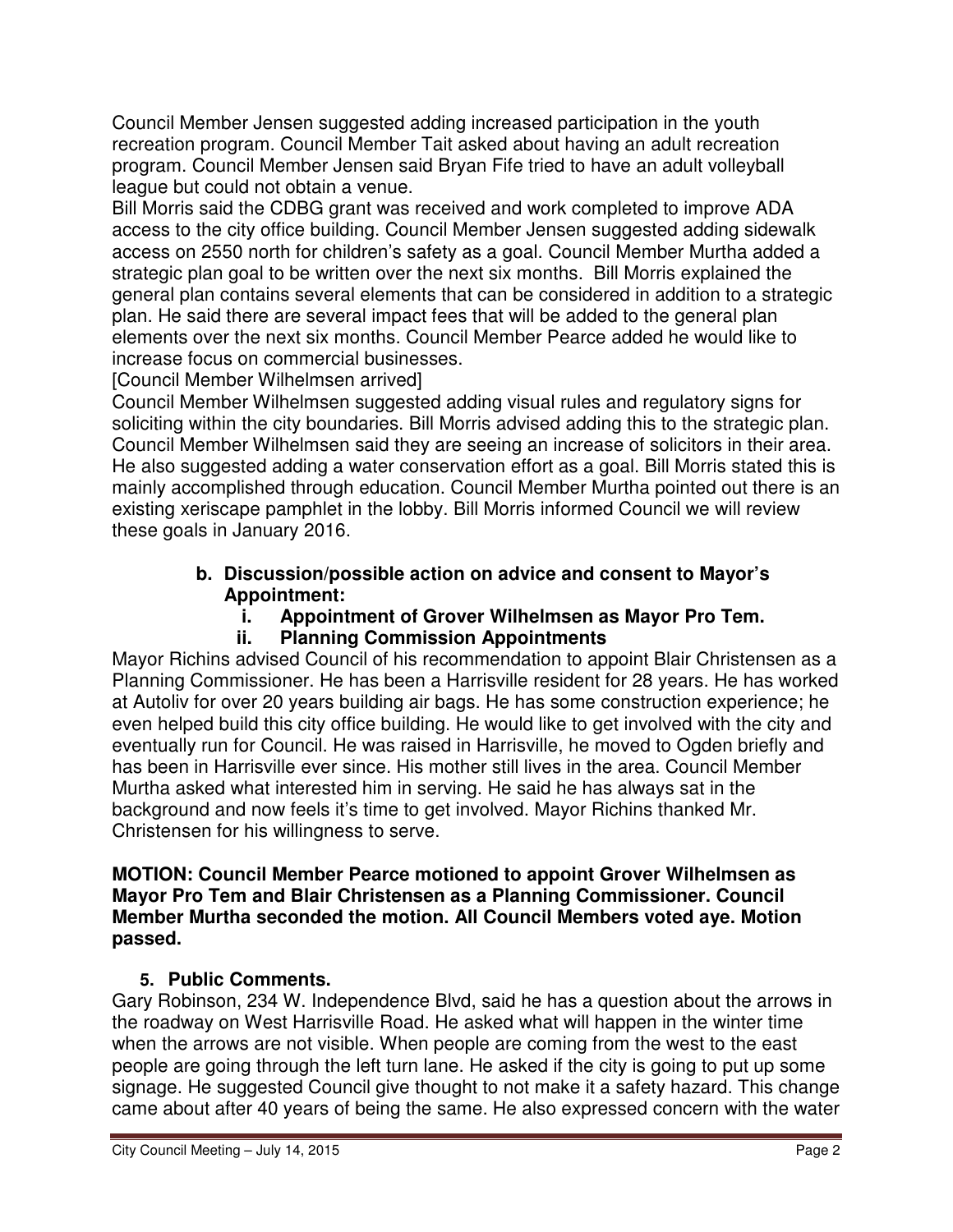notice that was included in the newsletter. Bill Morris explained the city was simply redirecting people to the appropriate contact because we don't handle water issues here at the city office. Bona Vista is a special service district separate from the city governed by state laws.

# **6. Mayor/Council Follow-up.**

**a.** Follow-up on Weber County Economic Development Council Member Pearce said the intent of a county wide meeting is to promote all the cities working together to bring in appropriate businesses. This may require one city to give up a business to another surrounding city, realizing some of their residents may be employed by this business. Working together to take a look at each city and locate our strong points to bring in good paying industries that will support the entire community. A note of weakness is having a clear vision of what we want in the future; what do we want things to look like in the future. Also knowing what direction we want to take will help utilize grants that may be available to bring in more businesses.

In some cases Utah County has the political clout to bring in these large businesses. They are getting their highways built. Weber County is being left out of the picture a lot of times. They are taking a county wide look at what kind of industries we want. Opportunity was given to toss around ideas to get an outline to work with in future meetings. It might take two years to see results or even just a few months. Bill Morris said they picked three areas of focus; aerospace, outdoor recreational businesses, and general manufacturing. Council Member Murtha pointed out Utah is going to get preferential treatment because of Hill Air Force Base. The Federal Government looks at the strengths and weaknesses of communities that support bases. He is glad the county is addressing this but it's important for the city to have a strategic plan. Council Member Pearce said so we don't end up like Detroit supported by one industry. Bill Morris said they would like to get a theme for the county; how to brand Weber County.

Bill Morris informed Council Greenwood Charter School will be holding a ribbon cutting ceremony on August 22 at 10:00am. Mayor and Council are invited to attend. Jennie Knight will follow-up with more details.

Council Member Tait gave a brief overview of what is happening with the Farmer's Market. They have doubled the vendors in the past 10 days. Volunteers have made contact with vendors at Cherry Days and Ogden's Farmer's Market. There was one issue with the mass gathering permit that has since been worked out. The tax commission is being followed up on. She said there are a few things since we have not done this before. There are over 30 vendors willing to give it a try. We are having a problem getting produce this year. She hopes if people will come this week, maybe the produce vendors will come later. The Farmer's Market runs on Thursday evenings from 5:30-8:30pm beginning July 16<sup>th</sup> through September  $3^{rd}$ . She encouraged Council to help get the word out. Council Member Murtha asked if there is a map on the website for directions to the park. Jennie Knight will follow-up on this. Mayor Richins asked if there are any items for the Public Works. Council Member Tait said Brody Tait has been working out those details. One of the disc golf baskets will need to be removed. Council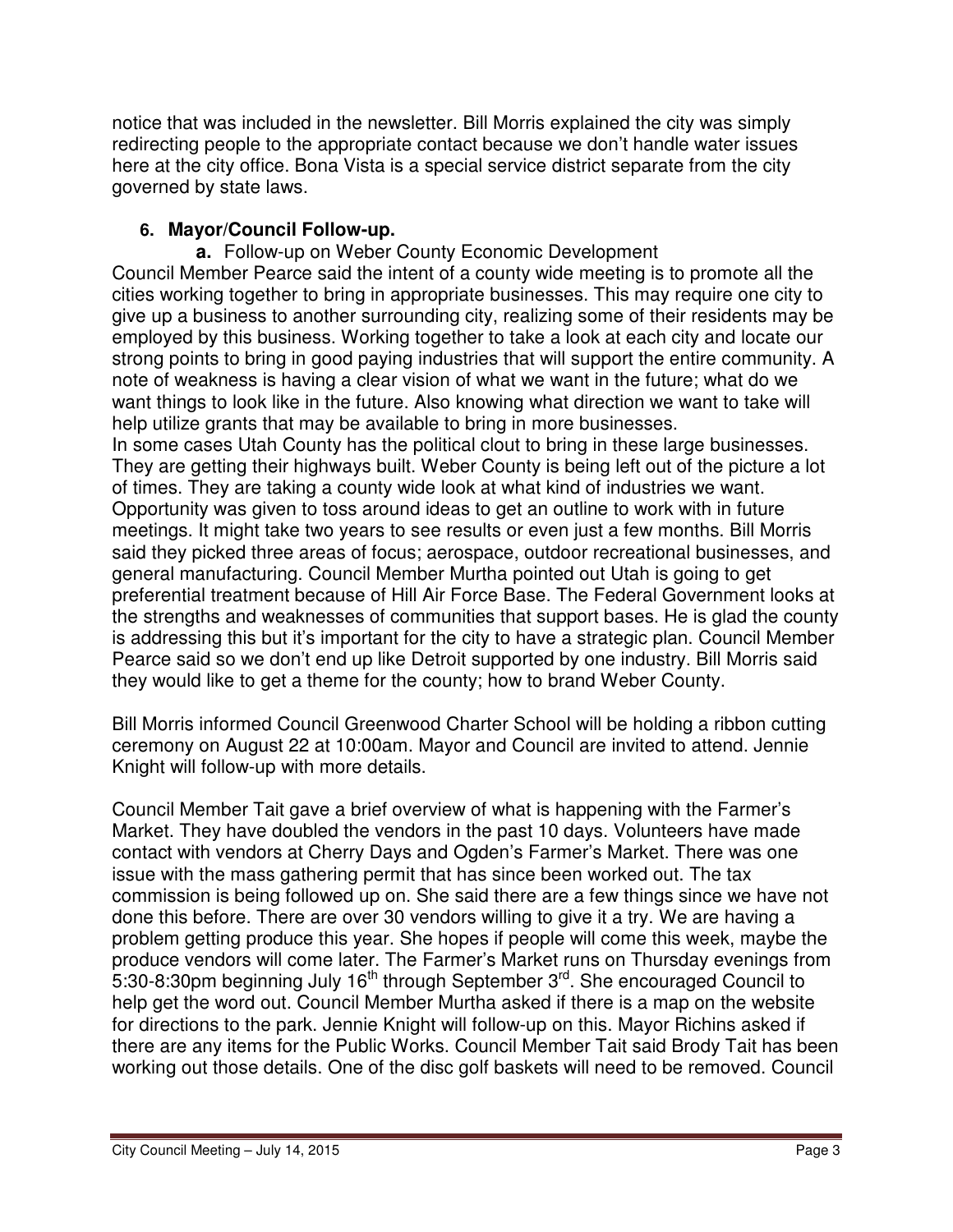Member Tait pointed out she tried not to drain the city resources. Brody Tait has over 110 hours into this project. Vendors are allowed to begin setting up at 4:30pm.

**7. Closed Executive Session –** Utah State Code §52-4-204 & §52-4-205: The Council may consider a motion to enter into Closed Executive Session for the purpose of discussion of character, professional competence, or physical or mental health of individual(s).

**MOTION: Council Member Pearce motioned to enter into a Closed Executive Session. Council Member Wilhelmsen seconded the motion. All Council Members voted aye. Motion passed.** 

Mayor and Council convened into a closed executive session.

**MOTION: Council Member Tait motioned to close the Closed Executive Session. Council Member Wilhelmsen seconded the motion. A Roll Call vote was taken.** 

| <b>Council Member Murtha</b>     | Yes        |
|----------------------------------|------------|
| <b>Council Member Jensen</b>     | <b>Yes</b> |
| <b>Council Member Pearce</b>     | Yes        |
| <b>Council Member Tait</b>       | Yes        |
| <b>Council Member Wilhelmsen</b> | Yes        |

## **Motion passed 5-0.**

## **8. Adjourn.**

Mayor Richins motioned to adjourn at 8:05pm

## **9. HERITAGE DAYS REVIEW**

Council Member Jensen suggested hiring this out to an individual or create a committee to run Heritage Days in the future. In her opinion, as far as chairing this event she feels a citizen should run this event. She suggested giving them a budget and let the individual do the leg work or create a committee to do the leg work. Council Member Tait pointed out in the past when committees were assigned there was no continuity between years. Council Member Jensen again suggested this should be hired out to run the whole event. She said she will not do this again. She put in 300 hours running this event. Council Member Wilhelmsen expressed his concern with allowing volunteers to run this event with the new state laws. If we hire an employee then benefits have to be considered. Council Member Jensen suggested contracting with someone who can work within the approved budget. She expressed her respect for former Council Member Morrell who chaired the event last year with only a few months notice. Mayor Richins pointed out that was the first year back to the full event as well.

Council Member Murtha said there is a lot of weight to contracting out this event. One concern is contractors are not allowed to make decisions on behalf of the residents. They are hired on to complete a specific task. Volunteers are not allowed to sign off on behalf of the city. He said finding someone with the depth of knowledge necessary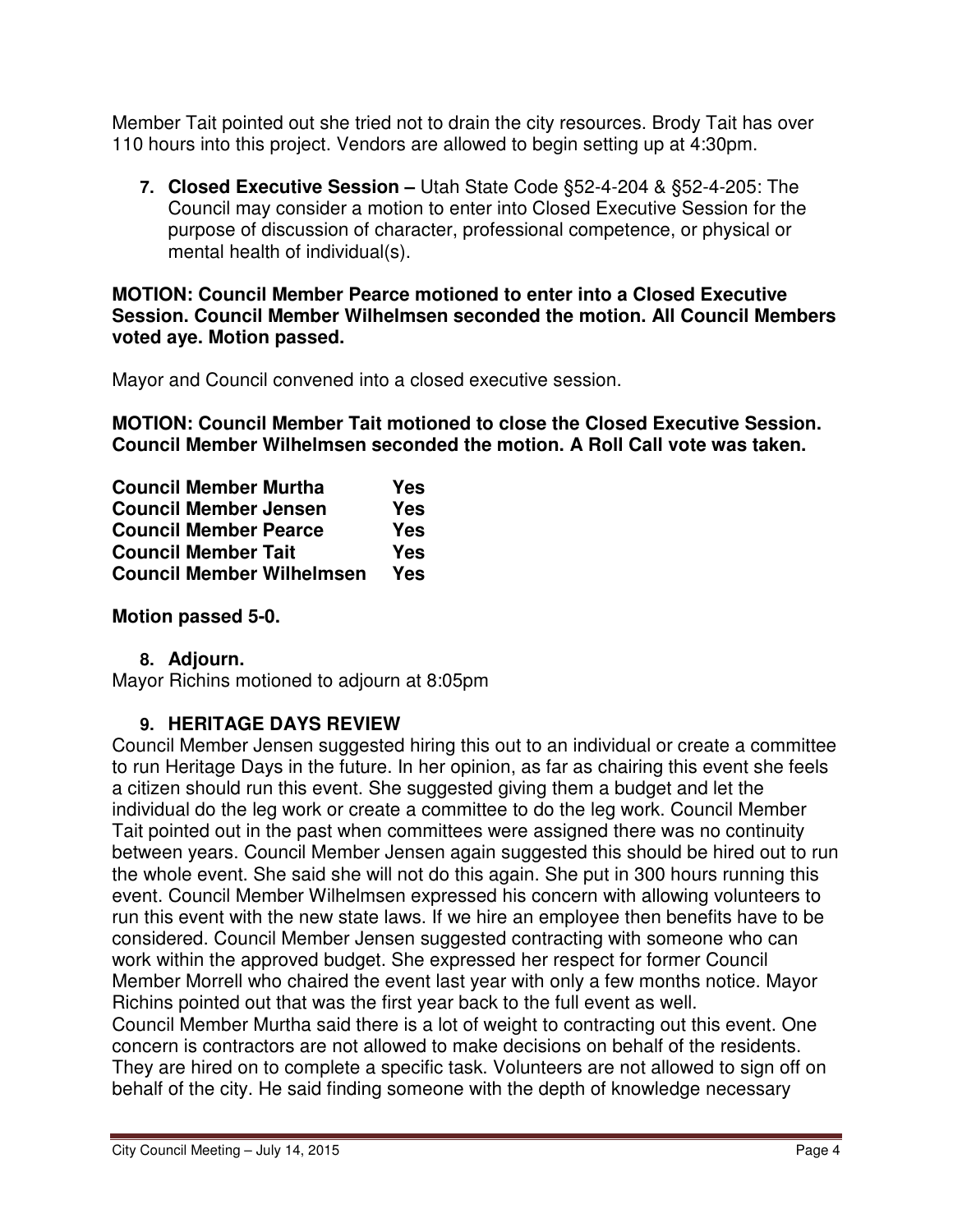might not work out. Council Member Jensen again expressed she won't be doing this again.

Mayor Richins said Council needs to decide whether to hold this event and when. Council Member Jensen suggested the week prior to Founder's Day since the city received negative feedback on having it the same day as Pleasant View. Mayor Richins said he received a suggestion from a resident to move the date as well. Council Member Murtha asked what the letter from Pleasant View stated. Mayor Richins said Pleasant View felt this created a public safety issue and they need assistance with their fireworks. Council Member Murtha said the Pleasant View celebration consists of a parade, salmon bake, and fireworks. He said he is not opposed to having a combined community event. Council Member Jensen said it did affect the parade because Pleasant View participants had to line up at 9am and opted not to participate in our parade.

Mayor and Council gave discussion on whether to continue the Heritage Days celebration. Council Member Wilhelmsen said as many years as he has been involved the issue in the summer is the heat. He didn't feel it was any different in June than with August, as far as the heat is concerned. He suggested staying away from the heat of the day with a parade and fireworks; maybe having vendors through the fireworks. Council Member Murtha said he also received feedback from the vendors they wanted to avoid the heat of the day. One vendor said she was not able to make the money she's made in the past. He suggested listening to those giving us feedback; by creating a post Heritage Days survey to ask the public's opinion.

Mayor and Council continued the discussion on whether to hold the event next year. Council Member Jensen suggested the dance and the fireworks; whether to simplify this and accommodate people later in the day. Council Member Murtha said he was not opposed to scaling things back. Ruth Pearce said she felt when they held the half day event, people were discouraged. Council Member Jensen said this adversely affected the attendance so she filled this time with activities this year.

Council Member Tait said there is a lot of input from people on when and where to have things but they don't step up to involve themselves by volunteering.

Mayor and Council discussed what other cities hold for their events. Council Member Tait suggested having little events throughout the year. Council Member Wilhelmsen said he is anxious to see where the Farmer's Market will go. Council Member Murtha suggested scaling things back. He watched the big day unfold and feels like that is too much for one person to take on. He said he received feedback on the Pleasant View fireworks being twice as long. If you consider the money spent; Pleasant View spent four times as much.

Council Member Jensen again suggested cancelling the day events, having a bigger fireworks show and a dance. Mayor Richins expressed his desire to continue with the 5K run. Mayor and Council agreed and gave discussion on how to continue with certain events and do away with others. Council Member Murtha said sponsors should be contacted in January when they are putting together their budgets for the year. Council Member Wilhelmsen suggested starting early for next year. Council Member Pearce said he would like to get feedback before Council makes a decision on next year's celebration. Council Member Jensen said why spend money when there are only a